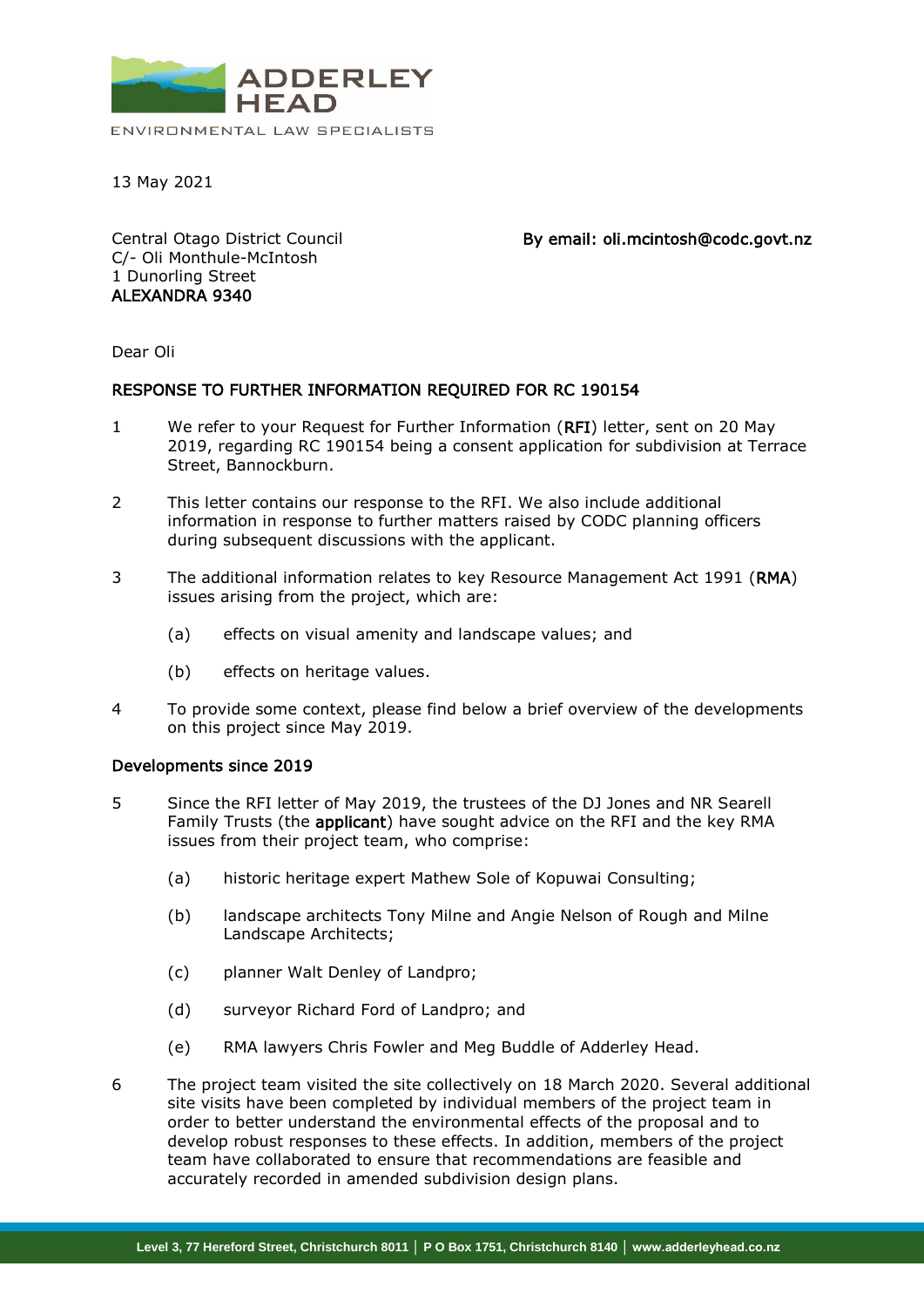## Amendments to the proposal

- 7 Based on the project team's recommendations, the applicant has decided to make the following changes to the proposal:
	- (a) the number of residential lots included in the proposal has been decreased from 38 to 35 (by removal of original Lots 26, 27 and 32);
	- (b) a portion of original Lot 25, and the entirety of original Lot 26, is now located within Lot 200;
	- (c) the size of original Lots 27-35 has been increased;
	- (d) some sections of the site's historic water races are proposed to be adaptively reused, while others are proposed to be destroyed. This is subject to attaining an archaeological authority from Heritage New Zealand Pouhere Taonga; and
	- (e) a number of the historic fences posts found on the site will be removed, and reused elsewhere on the site where appropriate. This is subject to attaining an archaeological authority from Heritage New Zealand Pouhere Taonga.
- 8 A number of other amendments recommended by the project team have been accepted by the applicant, as discussed in the balance of this letter and appendices.
- 9 The above changes have been included in the amended subdivision design plans which are attached at Appendix A. To avoid confusion "original Lot(s)..." refers to lots that were included in subdivision design the original consent application of April 2019, and "new Lot(s)…" refers to lots that are included in the updated subdivision design shown in Appendix A.
- 10 Due to the changes to the proposal, an updated Objectives and Policies Assessment has been completed, and is included in Appendix B.

## RFI response information

- 11 In your RFI Letter, you made six distinct requests, regarding:
	- (a) clarity regarding non-complying status of subdivision & land use consent for a breach of Rule 12.7.7;
	- (b) financial contributions;
	- (c) protection of archaeological sites;
	- (d) roading;
	- (e) reserves (Lot 200); and
	- (f) services.
- 12 We deal with each of these requests below in turn.

Clarity regarding non-complying status of subdivision & land use consent for a breach of Rule 12.7.7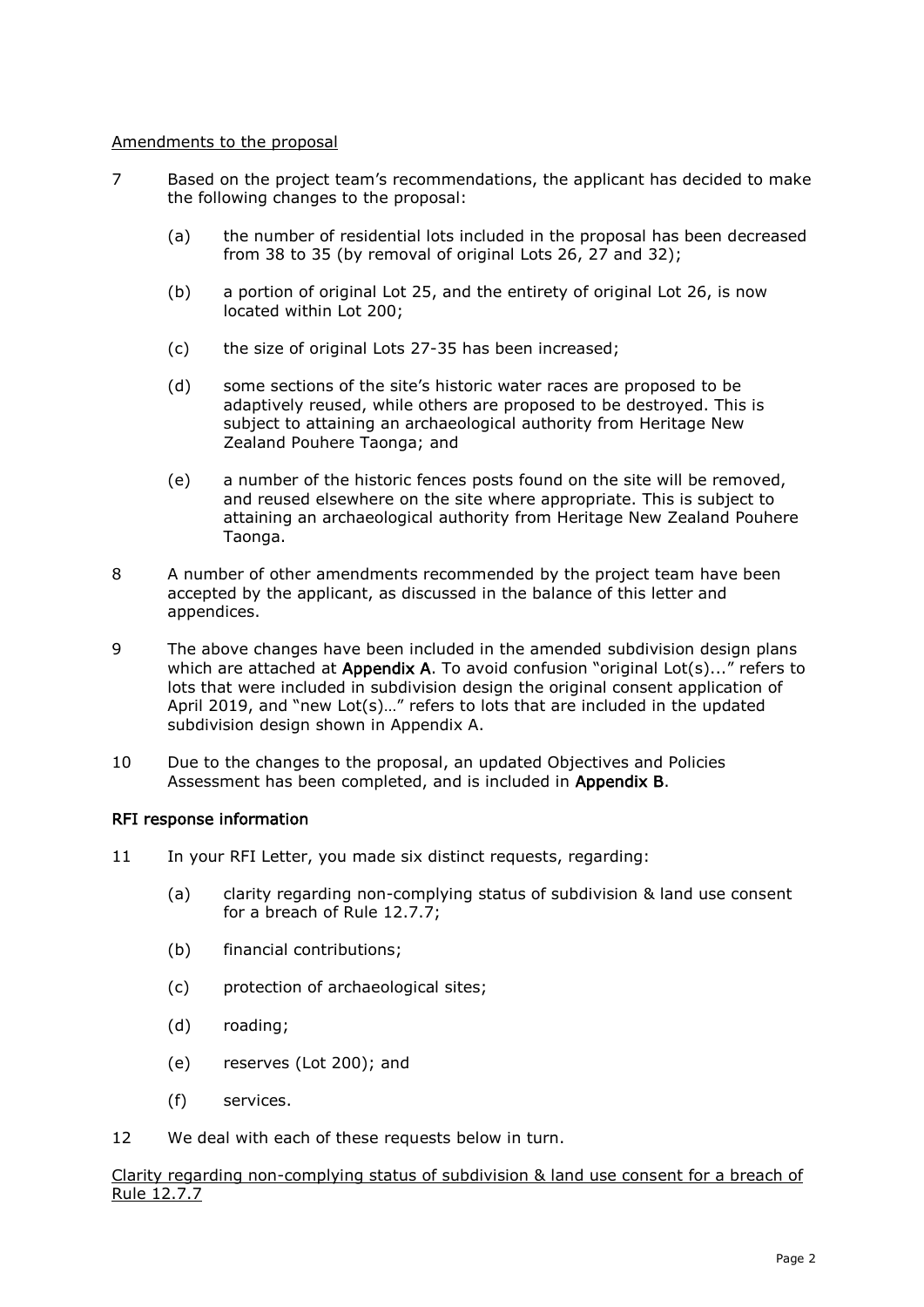- 13 A revised conclusion on activity status, and a "gateway assessment" is provided in Appendix C to this letter, which has been completed for the new 35-lot subdivision design.
- 14 To summarise:
	- (a) the subdivision activity has the status of non-complying under Rule  $7.3.3(i)(c)$ . After completing a gateway assessment, we conclude that the proposal meets the requirements of section 104D of the RMA; and
	- (b) the residential lots proposed within the area affected by the Building Line Restriction overlay require a restricted discretionary land use consent under Rule 12.7.7.

## Financial contributions

- 15 We have reviewed the history of financial contributions made by the Trusts for services connections. We understand that all of these contributions have been converted into services for land already developed, and there are no existing contributions that have not been realised.
- 16 Therefore the applicant is not pursuing this point any further.

## Protection of archaeological sites

17 The protection of historic sites is detailed in the Heritage Impact Assessment attached to this Letter at Appendix D, and is summarised further below in this letter.

# Roading

- 18 See Appendix E for the response to your roading questions. There are no significant changes proposed to the roading element of the proposal, other than:
	- (a) a right of way has been added, which provides access to new Lots 26, 27, 28, and 29 (refer to Appendix A at page 2).
- 19 The above changes are to minimise the effects on the historic water race, by minimising the amount of driveway crossing over this portion of the water race.

## Reserves (Lot 200)

- 20 See Appendix E for the response to your reserve question. There are no significant changes proposed to the reserve element of the proposal, other than:
	- (a) the area of land that made up original Lot 26 is now included in Lot 200 instead; and
	- (b) a portion of the land that made up Lot 25 is now included in Lot 200 instead.
- 21 The above changes are in response to Rough and Milne's recommendations regarding landscape amenity and visual amenity effects, as discussed in more detail below.

## Services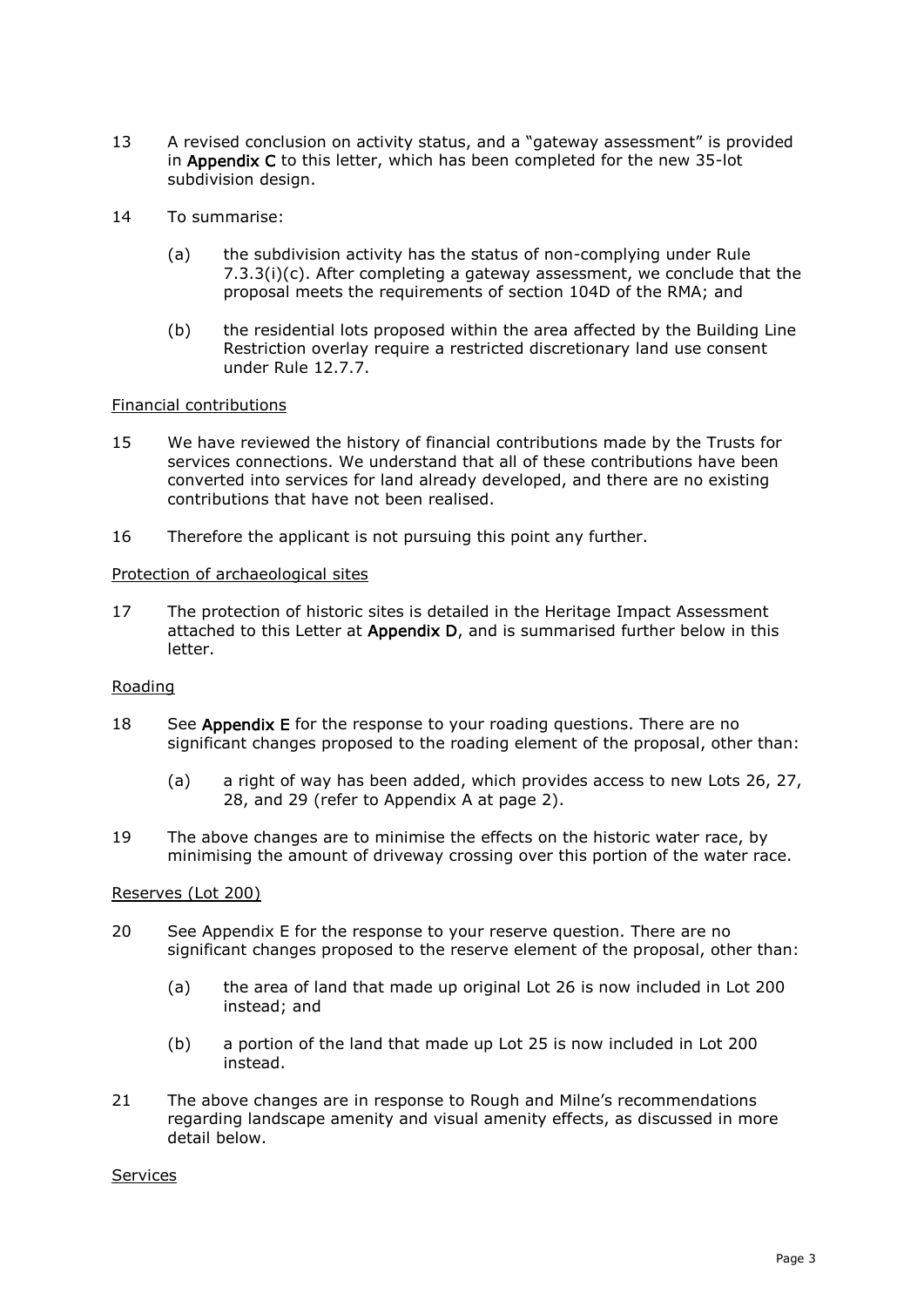- 22 See Appendix E for the response to your services questions. There are no significant changes proposed to the services element of the proposal, other than:
	- (a) the amendments required to service a 35 lot subdivision, as opposed to a 38 lot subdivision.

## Additional information

23 The applicant has commissioned further analysis, by various experts in the project team, of the impact of the proposal on visual amenity and landscape values, and effects on heritage values. The outcome of this analysis and recommended changes to the proposal are discussed below. The applicant proposes to adopt these changes recommended by their experts.

#### Effects on visual amenity and landscape values

- 24 A fulsome Landscape Assessment from Rough and Milne Landscape Architects is attached to this letter at Appendix F. Key findings of the Assessment are as follows:
	- (a) the development envisaged by this subdivision proposal carries and builds upon the existing development along Terrace Street. Therefore, one needs to consider that landscape effects will be in the context of this adjacent, and, in places recent, residential development;
	- (b) the proposal in its original form poses potential landscape effects on the open space, heritage, landscape, and natural character values of the subject site and surrounding environment being sought to be maintained by the current RRA(4) zoning; and
	- (c) the effects arising from the non-compliances of the subdivision proposal on the visual amenity are relatively contained to the immediate site surroundings, with some areas of the proposed subdivision being clearly visible, in particular to the east from the Bannockburn Boat Ramp and Reserve.
- 25 As a result of the key findings, Rough and Milne recommended a number of mitigation measures, including:
	- (a) the number and size of lots should be amended by removal of at least three, being Lots 26, 27 and 32;
	- (b) the land that was Lot 26 should be included in Lot 200; and
	- (c) the current subdivision lot layout should be refined, Lot 25 reconfigured and Lots 27 and 32 absorbed by Lots 28-38 to reduce the number of lots on the south slope.
- 26 A full list of the recommended mitigation measures can be found at page 4 of the Assessment.
- 27 Rough and Milne concluded that if the above mitigation measures were adopted:
	- (a) then any potential adverse landscape effects will be appropriately mitigated, as the nature and scale of the revised development will maintain the landscape values and character of the Cromwell Basin; and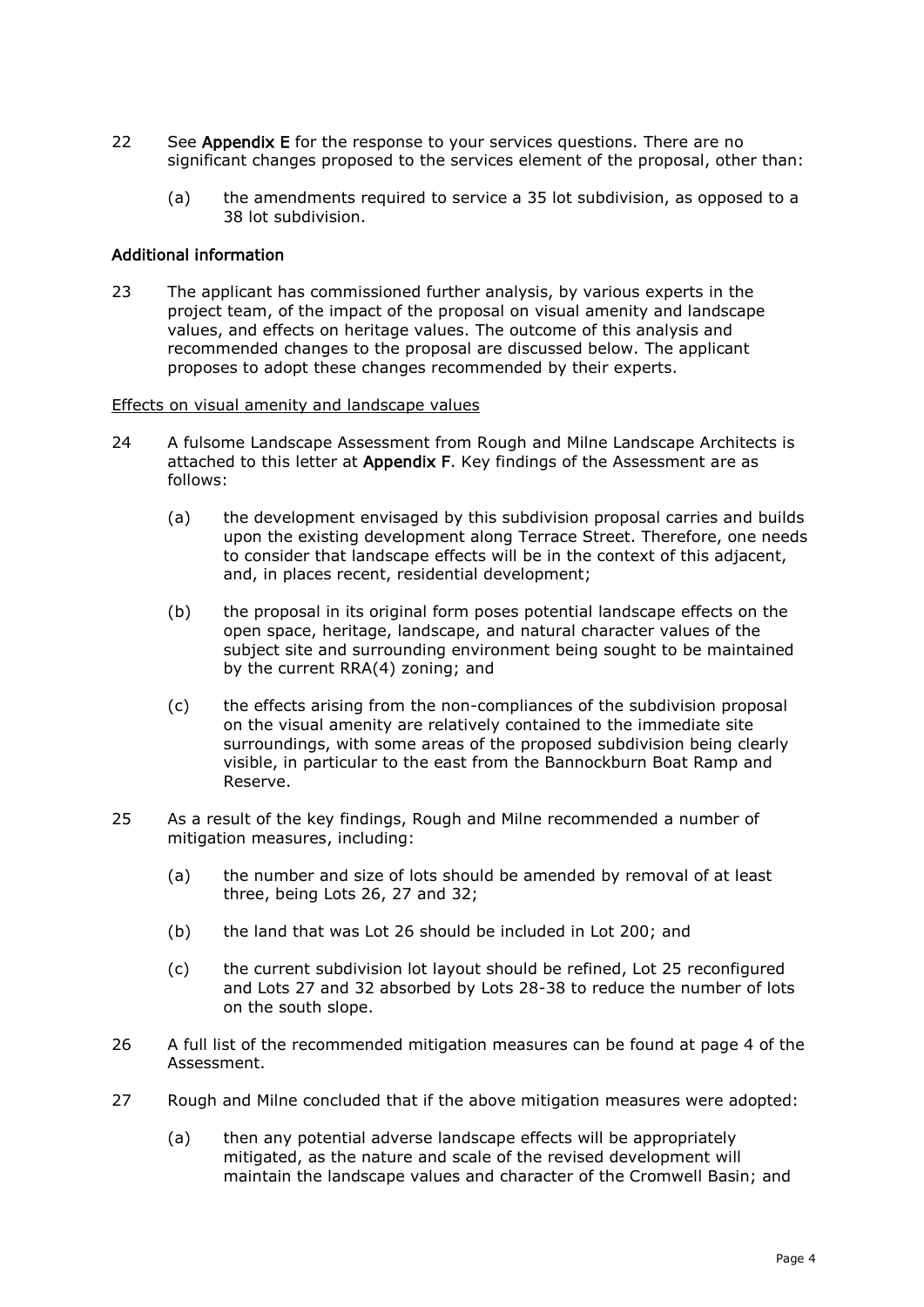- (b) adverse effects on visual amenity overall will be reduced to moderate-low.
- 28 The applicant has accepted and adopted all of the above recommendations and amends the proposal accordingly.

#### Effects on heritage values

- 29 A detailed Heritage Impact Assessment, from Mathew Sole of Kopuwai Consulting, is attached to this letter at Appendix D. Key findings of the Assessment are as follows:
	- (a) Water Race Hill and the adjoining Revell's Gully, and interconnected, Slaughteryard Hill, contain a significant and diverse array of recorded and un-recorded archaeological sites and features associated with early 1860's goldmining through to the 1930's, as well as commonage grounds, farm steading, a historic main street stable site and hotel orchards;
	- (b) the historic heritage elements found on Water Race Hill, can be loosely grouped into the following categories:
		- (i) water races main stem and minor distribution;
		- (ii) sluice faces, sluice gulches, sludge channels and tailings;
		- (iii) historic fences; and
		- (iv) reservoir and stacked schist rock retaining features.
	- (c) of the above four groups of heritage elements, only the water races and the historic fences will be physically affected by the subdivision proposal;
	- (d) the elements of twin water race components on Water Race Hill, which serviced the gold workings and later coal mines, the lower of twin branches, is proposed to be integrated into subdivision road reserve. Some less legible portions of the upper twin branch water race remnants will be sacrificed for destruction, along with identified fence sections, subject Heritage NZ approval via the pending archaeological authority application informed by this archaeological assessment;
	- (e) the lower water race along the bottom of the subdivision boundary along the true left of Shepherd's Creek servicing sluicing's along the creek and around to Revell's Gully is proposed for adaptive reuse as an informal bare ground walking trail in the old race formation within Lot 200. It is proposed for an archaeological authority to adaptively reuse the Shepherd's Creek water race in this way. No modification would be required to demarcate the trail, other than some pegging/trail marking, and bramble vegetation clearance;
	- (f) the partial removal of a section of the early farmstead fencing is recommended, subject to storing and reusing these old fence posts when maintaining those fence lines that are being retained, such as along the Shepherd's Creek Lot 4 boundary;
	- (g) a number of other recommendations were made, see the attached Heritage Impact Assessment at Recommendations;